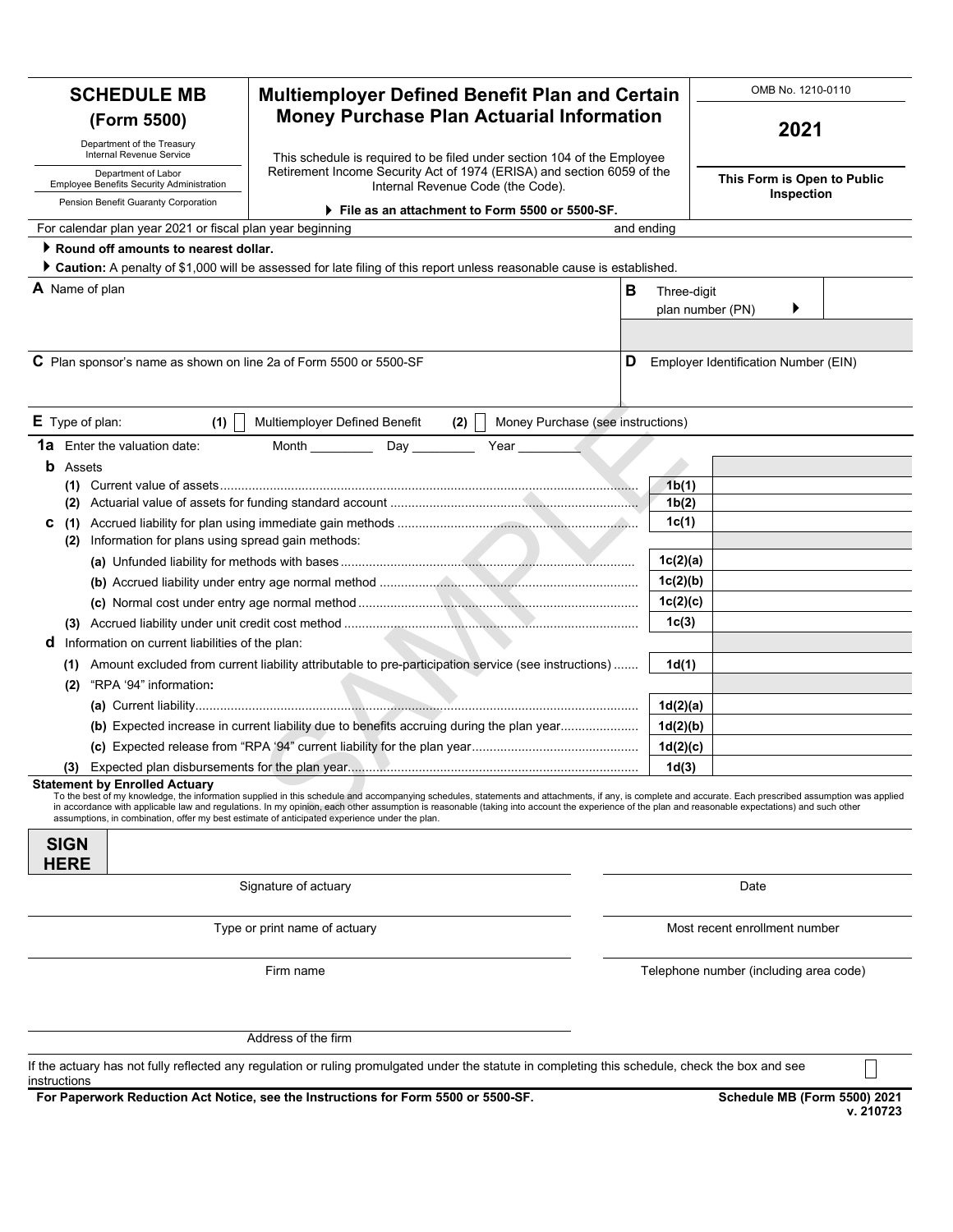| Schedule MB (Form 5500) 2021                                                                                                                                    |                                 |                              | Page 2 - |                                   |    |      |                   |
|-----------------------------------------------------------------------------------------------------------------------------------------------------------------|---------------------------------|------------------------------|----------|-----------------------------------|----|------|-------------------|
| 2 Operational information as of beginning of this plan year:                                                                                                    |                                 |                              |          |                                   |    |      |                   |
|                                                                                                                                                                 |                                 |                              |          |                                   | 2a |      |                   |
| "RPA '94" current liability/participant count breakdown:<br>b                                                                                                   |                                 | (1) Number of participants   |          | (2) Current liability             |    |      |                   |
| (1)                                                                                                                                                             |                                 |                              |          |                                   |    |      |                   |
| (2)                                                                                                                                                             |                                 |                              |          |                                   |    |      |                   |
| For active participants:<br>(3)                                                                                                                                 |                                 |                              |          |                                   |    |      |                   |
|                                                                                                                                                                 |                                 |                              |          |                                   |    |      |                   |
|                                                                                                                                                                 |                                 |                              |          |                                   |    |      |                   |
|                                                                                                                                                                 |                                 |                              |          |                                   |    |      |                   |
| (4)                                                                                                                                                             |                                 |                              |          |                                   |    |      |                   |
| C If the percentage resulting from dividing line 2a by line 2b(4), column (2), is less than 70%, enter such                                                     |                                 |                              |          |                                   |    |      |                   |
|                                                                                                                                                                 |                                 |                              |          |                                   | 2c |      | %                 |
| 3 Contributions made to the plan for the plan year by employer(s) and employees:                                                                                |                                 |                              |          |                                   |    |      |                   |
| (b) Amount paid by<br>(a) Date<br>(MM-DD-YYYY)                                                                                                                  | (c) Amount paid by<br>employees | (a) Date<br>(MM-DD-YYYY)     |          | (b) Amount paid by<br>employer(s) |    |      | c) Amount paid by |
| employer(s)                                                                                                                                                     |                                 |                              |          |                                   |    |      | employees         |
|                                                                                                                                                                 |                                 |                              |          |                                   |    |      |                   |
|                                                                                                                                                                 |                                 |                              |          |                                   |    |      |                   |
|                                                                                                                                                                 |                                 |                              |          |                                   |    |      |                   |
|                                                                                                                                                                 |                                 |                              |          |                                   |    |      |                   |
|                                                                                                                                                                 |                                 |                              |          |                                   |    |      |                   |
|                                                                                                                                                                 |                                 | Totals $\blacktriangleright$ | 3(b)     |                                   |    | 3(c) |                   |
| (d) Total withdrawal liability amounts included in line 3(b) total                                                                                              |                                 |                              |          |                                   |    | 3(d) |                   |
|                                                                                                                                                                 |                                 |                              |          |                                   |    |      |                   |
| 4 Information on plan status:                                                                                                                                   |                                 |                              |          |                                   |    |      |                   |
|                                                                                                                                                                 |                                 |                              |          |                                   | 4a |      | $\%$              |
| <b>b</b> Enter code to indicate plan's status (see instructions for attachment of supporting evidence of plan's status). If                                     |                                 |                              |          |                                   | 4b |      |                   |
|                                                                                                                                                                 |                                 |                              |          |                                   |    |      |                   |
|                                                                                                                                                                 |                                 |                              |          |                                   |    |      | Yes<br>No         |
|                                                                                                                                                                 |                                 |                              |          |                                   |    |      | No                |
| e If line d is "Yes," enter the reduction in liability resulting from the reduction in benefits (see instructions),                                             |                                 |                              |          |                                   |    |      |                   |
|                                                                                                                                                                 |                                 |                              |          |                                   |    |      |                   |
| f If the rehabilitation plan projects emergence from critical status or critical and declining status, enter the plan                                           |                                 |                              |          |                                   |    |      |                   |
| year in which it is projected to emerge.<br>If the rehabilitation plan is based on forestalling possible insolvency, enter the plan year in which insolvency is |                                 |                              |          |                                   | 4f |      |                   |
|                                                                                                                                                                 |                                 |                              |          |                                   |    |      |                   |
|                                                                                                                                                                 |                                 |                              |          |                                   |    |      |                   |
| 5 Actuarial cost method used as the basis for this plan year's funding standard account computations (check all that apply):                                    |                                 |                              |          |                                   |    |      |                   |
| Attained age normal<br>а                                                                                                                                        | Entry age normal                |                              |          | Accrued benefit (unit credit)     |    | a    | Aggregate         |
| Frozen initial liability<br>Ť.<br>е                                                                                                                             | Individual level premium        |                              |          | Individual aggregate              |    | n    | Shortfall         |
|                                                                                                                                                                 |                                 |                              |          |                                   |    |      |                   |
| Other (specify):                                                                                                                                                |                                 |                              |          |                                   |    |      |                   |
|                                                                                                                                                                 |                                 |                              |          |                                   |    |      |                   |
|                                                                                                                                                                 |                                 |                              |          |                                   | 5j |      |                   |
|                                                                                                                                                                 |                                 |                              |          |                                   |    |      | Yes<br>No         |
|                                                                                                                                                                 |                                 |                              |          |                                   |    |      | Yes<br>No         |
| <b>m</b> If line k is "Yes," and line I is "No," enter the date (MM-DD-YYYY) of the ruling letter (individual or class)                                         |                                 |                              |          |                                   |    |      |                   |
|                                                                                                                                                                 |                                 |                              |          |                                   | 5m |      |                   |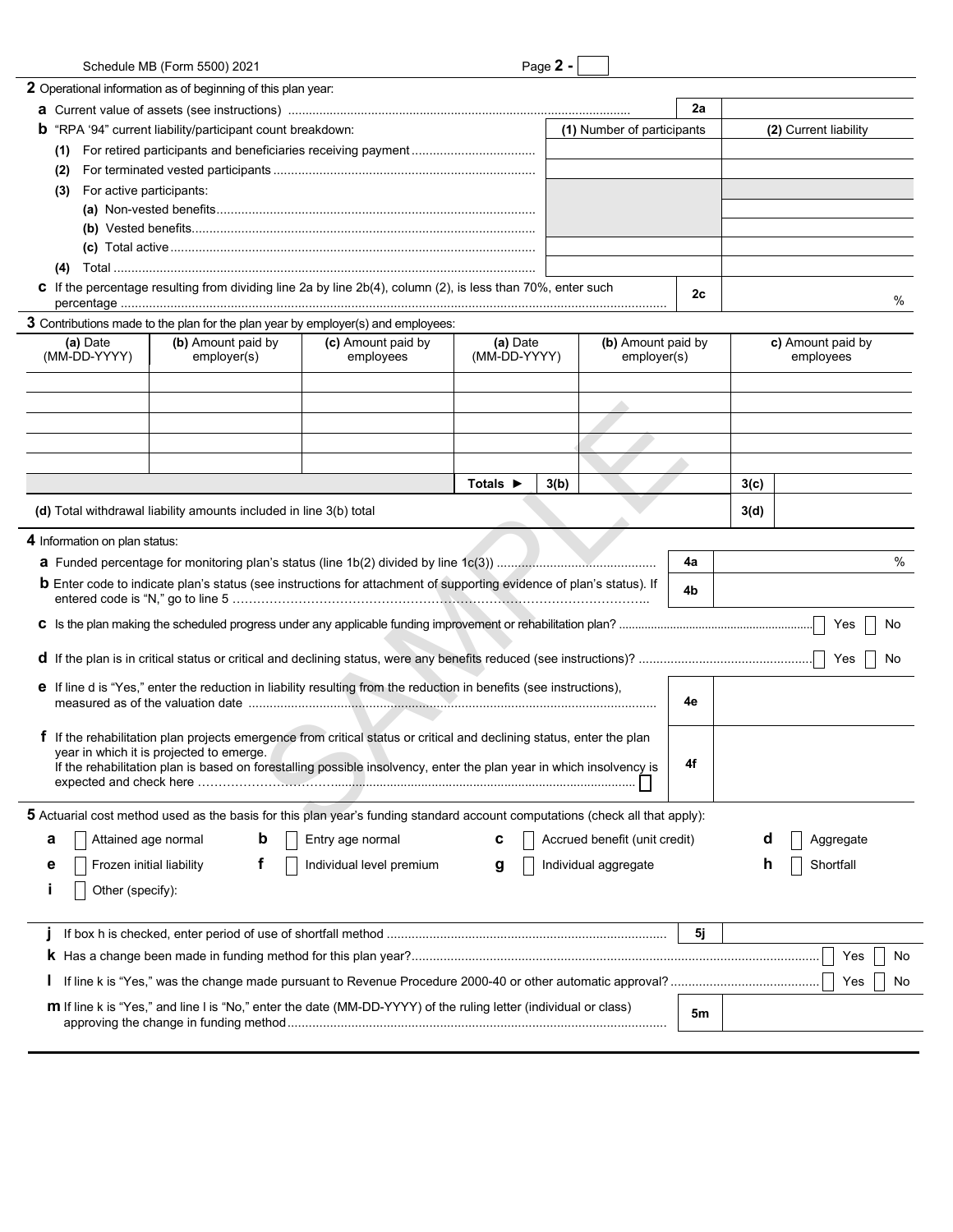| 6 Checklist of certain actuarial assumptions:                                                                                                                                                                  |                                                                                                               |                     |                |  |  |       |                  |                                |     |      |  |  |
|----------------------------------------------------------------------------------------------------------------------------------------------------------------------------------------------------------------|---------------------------------------------------------------------------------------------------------------|---------------------|----------------|--|--|-------|------------------|--------------------------------|-----|------|--|--|
|                                                                                                                                                                                                                |                                                                                                               |                     |                |  |  |       |                  | 6a                             |     | $\%$ |  |  |
|                                                                                                                                                                                                                |                                                                                                               |                     | Pre-retirement |  |  |       |                  | Post-retirement                |     |      |  |  |
|                                                                                                                                                                                                                |                                                                                                               | No<br>N/A<br>Yes    |                |  |  |       | No<br>N/A<br>Yes |                                |     |      |  |  |
| <b>C</b> Mortality table code for valuation purposes:                                                                                                                                                          |                                                                                                               |                     |                |  |  |       |                  |                                |     |      |  |  |
|                                                                                                                                                                                                                | 6c(1)                                                                                                         |                     |                |  |  |       |                  |                                |     |      |  |  |
|                                                                                                                                                                                                                | 6c(2)                                                                                                         |                     |                |  |  |       |                  |                                |     |      |  |  |
|                                                                                                                                                                                                                | 6d                                                                                                            |                     |                |  |  | %     |                  |                                |     | %    |  |  |
|                                                                                                                                                                                                                | 6e                                                                                                            |                     | %              |  |  | N/A   |                  | %                              |     | N/A  |  |  |
| Ť.                                                                                                                                                                                                             | 6f                                                                                                            |                     | %              |  |  | N/A   |                  |                                |     |      |  |  |
| Estimated investment return on actuarial value of assets for year ending on the valuation date                                                                                                                 |                                                                                                               |                     |                |  |  | 6g    |                  |                                |     | %    |  |  |
| a                                                                                                                                                                                                              |                                                                                                               |                     |                |  |  |       |                  |                                |     | %    |  |  |
| <b>h</b> Estimated investment return on current value of assets for year ending on the valuation date                                                                                                          |                                                                                                               |                     |                |  |  | 6h    |                  |                                |     |      |  |  |
| 7 New amortization bases established in the current plan year:                                                                                                                                                 |                                                                                                               |                     |                |  |  |       |                  |                                |     |      |  |  |
| (1) Type of base                                                                                                                                                                                               |                                                                                                               | (2) Initial balance |                |  |  |       |                  | (3) Amortization Charge/Credit |     |      |  |  |
|                                                                                                                                                                                                                |                                                                                                               |                     |                |  |  |       |                  |                                |     |      |  |  |
|                                                                                                                                                                                                                |                                                                                                               |                     |                |  |  |       |                  |                                |     |      |  |  |
|                                                                                                                                                                                                                |                                                                                                               |                     |                |  |  |       |                  |                                |     |      |  |  |
| <b>8</b> Miscellaneous information:                                                                                                                                                                            |                                                                                                               |                     |                |  |  |       |                  |                                |     |      |  |  |
| a If a waiver of a funding deficiency has been approved for this plan year, enter the date (MM-DD-YYYY) of                                                                                                     |                                                                                                               |                     |                |  |  | 8а    |                  |                                |     |      |  |  |
| <b>b(1)</b> Is the plan required to provide a projection of expected benefit payments? (See the instructions.) If "Yes,"                                                                                       |                                                                                                               |                     |                |  |  |       |                  |                                | Yes | No   |  |  |
| <b>b(2)</b> Is the plan required to provide a Schedule of Active Participant Data? (See the instructions.) If "Yes," attach a                                                                                  |                                                                                                               |                     |                |  |  |       |                  |                                | Yes |      |  |  |
| C Are any of the plan's amortization bases operating under an extension of time under section 412(e) (as in effect                                                                                             |                                                                                                               |                     |                |  |  |       |                  |                                | Yes | No   |  |  |
| <b>d</b> If line c is "Yes," provide the following additional information:                                                                                                                                     |                                                                                                               |                     |                |  |  |       |                  |                                |     |      |  |  |
| (1) Was an extension granted automatic approval under section 431(d)(1) of the Code?                                                                                                                           |                                                                                                               |                     |                |  |  |       |                  |                                | Yes | No   |  |  |
| (2) If line 8d(1) is "Yes," enter the number of years by which the amortization period was extended                                                                                                            |                                                                                                               |                     |                |  |  | 8d(2) |                  |                                |     |      |  |  |
| (3) Was an extension approved by the Internal Revenue Service under section 412(e) (as in effect prior                                                                                                         |                                                                                                               |                     |                |  |  |       |                  |                                | Yes | No   |  |  |
|                                                                                                                                                                                                                | (4) If line 8d(3) is "Yes," enter number of years by which the amortization period was extended (not<br>8d(4) |                     |                |  |  |       |                  |                                |     |      |  |  |
|                                                                                                                                                                                                                | 8d(5)                                                                                                         |                     |                |  |  |       |                  |                                |     |      |  |  |
| (6) If line 8d(3) is "Yes," is the amortization base eligible for amortization using interest rates applicable under                                                                                           |                                                                                                               |                     |                |  |  |       |                  |                                | Yes | No   |  |  |
| e If box 5h is checked or line 8c is "Yes," enter the difference between the minimum required contribution<br>for the year and the minimum that would have been required without using the shortfall method or |                                                                                                               |                     |                |  |  | 8e    |                  |                                |     |      |  |  |
|                                                                                                                                                                                                                |                                                                                                               |                     |                |  |  |       |                  |                                |     |      |  |  |
| <b>9</b> Funding standard account statement for this plan year:                                                                                                                                                |                                                                                                               |                     |                |  |  |       |                  |                                |     |      |  |  |
| Charges to funding standard account:                                                                                                                                                                           |                                                                                                               |                     |                |  |  |       |                  |                                |     |      |  |  |
|                                                                                                                                                                                                                |                                                                                                               |                     |                |  |  | 9a    |                  |                                |     |      |  |  |
|                                                                                                                                                                                                                |                                                                                                               |                     |                |  |  | 9b    |                  |                                |     |      |  |  |
| <b>C</b> Amortization charges as of valuation date:                                                                                                                                                            | Outstanding balance                                                                                           |                     |                |  |  |       |                  |                                |     |      |  |  |
| (1) All bases except funding waivers and certain bases for which the                                                                                                                                           |                                                                                                               | 9c(1)               |                |  |  |       |                  |                                |     |      |  |  |
|                                                                                                                                                                                                                |                                                                                                               | 9c(2)               |                |  |  |       |                  |                                |     |      |  |  |
| (3) Certain bases for which the amortization period has been                                                                                                                                                   |                                                                                                               | 9c(3)               |                |  |  |       |                  |                                |     |      |  |  |
|                                                                                                                                                                                                                |                                                                                                               |                     |                |  |  | 9d    |                  |                                |     |      |  |  |
|                                                                                                                                                                                                                |                                                                                                               |                     |                |  |  | 9e    |                  |                                |     |      |  |  |